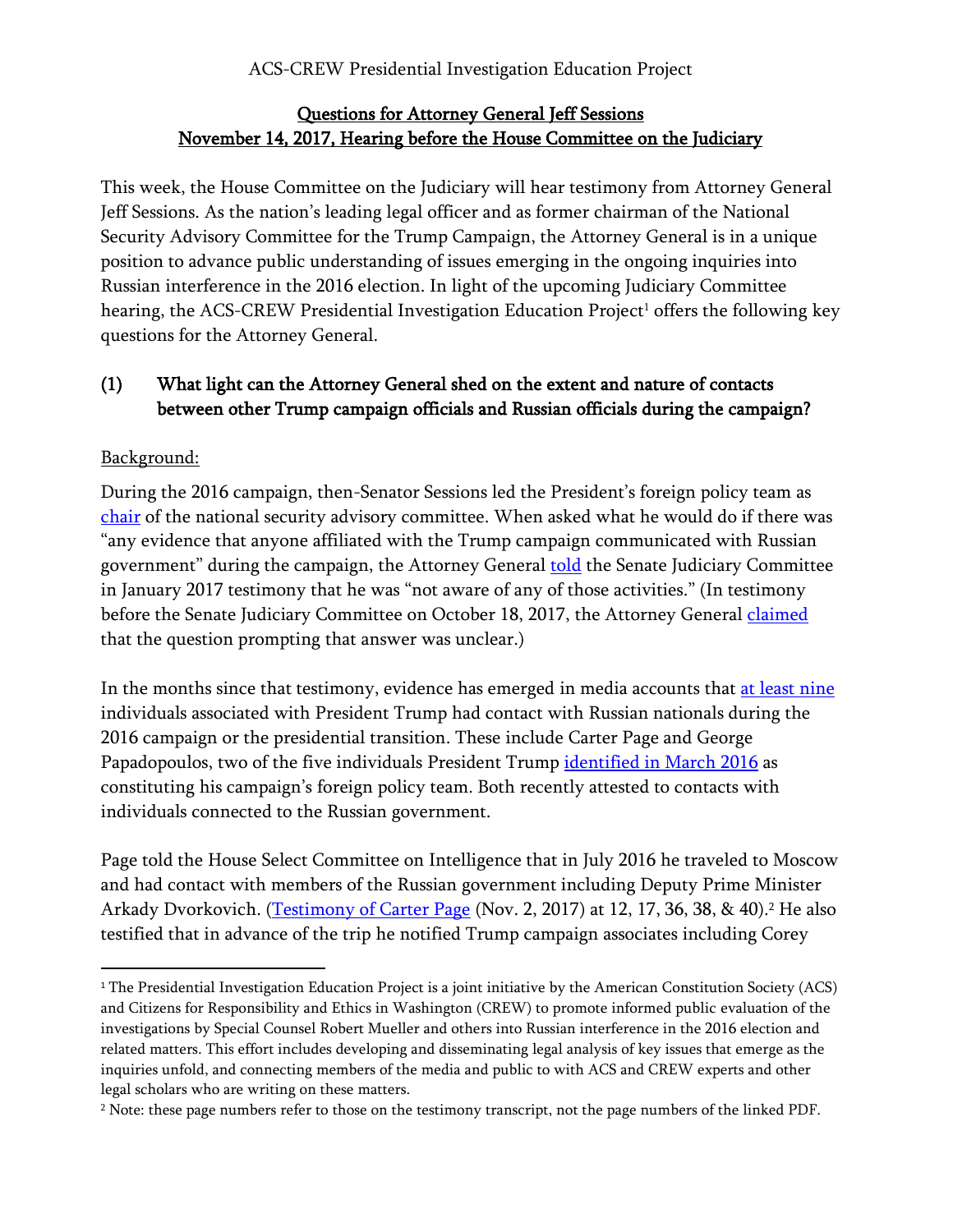Lewandowski [\(Page Testimony](https://intelligence.house.gov/uploadedfiles/carter_page_hpsci_hearing_transcript_nov_2_2017.pdf) at 19), Hope Hicks (Page Testimony at 19), and J.D. Gordon [\(Page Testimony](https://intelligence.house.gov/uploadedfiles/carter_page_hpsci_hearing_transcript_nov_2_2017.pdf) at 18) about the trip, also mentioned the trip a few days in advance to then-Senator Sessions [\(Page Testimony](https://intelligence.house.gov/uploadedfiles/carter_page_hpsci_hearing_transcript_nov_2_2017.pdf) at 67-68 & 80-81), and afterward offered a "readout" to campaign associates about "incredible insights and outreach" he received from "Russian legislators" and "senior members" of the Russian presidential administration [\(Page Testimony](https://intelligence.house.gov/uploadedfiles/carter_page_hpsci_hearing_transcript_nov_2_2017.pdf) at 40-41).

Papadopoulos in a recent plea agreement said he met on March 31, 2016, with then-Senator Sessions, then-candidate Trump, and others and relayed that he "had connections that could arrange a meeting between then-candidate Trump and President Putin" (Statement of the [Offense,](https://www.justice.gov/file/1007346/download) United States v. George Papadopoulos, 17-cr-182, at 4-5 (D.D.C., Oct. 5, 2017)), henceforth "GP Stmt."). Press accounts indicate Sessions rejected [this idea.](https://www.nbcnews.com/news/us-news/sessions-rejected-russian-proposal-campaign-adviser-source-says-n817001) Papadopoulos also said that on April 26, 2016 he learned that Russians had "dirt" on candidate Clinton in the form of emails [\(GP Stmt.](https://www.justice.gov/file/1007346/download) at 6-7). While the plea agreement does not discuss whether and how Papadopoulos shared that specific information with others, it does state that Papadopoulos continued to communicate with campaign associates regarding meeting with Russians. On April 25, 2016 Papadopoulos emailed a "senior policy advisor" saying the Russian government had "open invitation by Putin" for Trump to "meet him when he is ready" [\(GP Stmt.](https://www.justice.gov/file/1007346/download) at 6) and on April 27, 2016 he wrote the same advisor that he had "interesting messages coming in from Moscow about a trip when the time is right." [\(GP Stmt.](https://www.justice.gov/file/1007346/download) at 7.) That advisor [has been identified](http://thehill.com/homenews/administration/310253-former-sessions-aide-tapped-as-trump-senior-policy-aide) in a *New York Times* report as former Sessions advisor Stephen Miller.

- Regarding Page's July 2016 meetings in Moscow, describe any involvement you had in planning or approving this trip; what and when you learned about the trip and its purpose; what you know about Trump's involvement in and knowledge of the trip; and who else on the campaign was involved in planning or de-briefing regarding the trip.
- Regarding the March 31, 2016, meeting with Papadopoulos, describe what you recall about Papadopoulos's statements on arranging a meeting with Putin; the reaction of President Trump and others; and whether and why you shut down this idea.
- At your April 27, 2016, meeting with then-Ambassador Kislyak did you discuss anything relating to the report Papadopoulos had received the previous day that Russians had "dirt" on Clinton in the form of emails?
- At any time in the spring of 2016 did you and Stephen Miller discuss reports that Russians had information they wanted to share on Clinton and/or emails relating to Clinton? If so, describe those communications.
- Papadopoulos was recently described by President Trump as a "[low-level](https://twitter.com/realDonaldTrump/status/925335577217683456)" campaign volunteer and by a Trump campaign aide Michael Caputo as a "[coffee-boy.](http://www.cnn.com/2017/10/31/politics/caputo-papadopoulos-coffee-boy-cnntv/index.html)" However, during and after the campaign he reportedly met with [high-level officials from Greece](http://talkingpointsmemo.com/muckraker/george-papadopoulos-2016-timeline)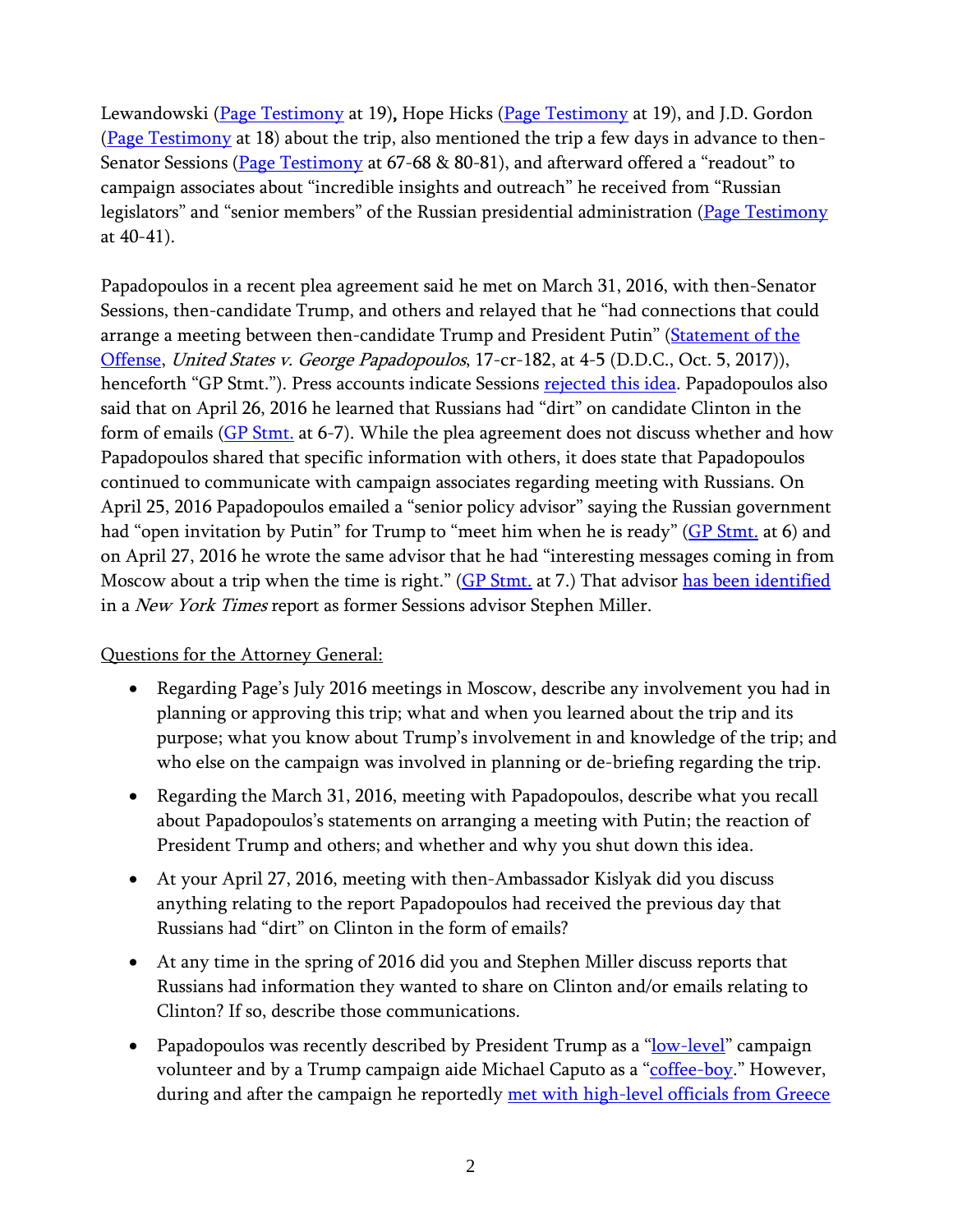including the foreign minister and the defense minister. As the leader of the campaign's foreign policy team, please address:

- o Why Papadopoulos was brought onto the campaign team;
- o What you know about Papadopoulos's contacts with individuals connected to Russia and how you learned this information;
- o What you know about Papadopoulos's contacts with high level government officials from other countries and how you learned this information.
- Trump officials have minimized Carter Page's role in the campaign, calling him "[low](https://www.nytimes.com/2017/01/11/us/politics/trump-press-conference-transcript.html)[level](https://www.nytimes.com/2017/01/11/us/politics/trump-press-conference-transcript.html)" and one of the "[hangers-on](https://www.politico.com/story/2017/03/sean-spicer-donald-trump-russia-fbi-236270)" with little influence. Describe the extent and nature of all contacts you had with Page during and after the campaign, including when contacts occurred, who was present, and the substance of each communication.

## (2) What was the extent and nature of communications between Sessions and individuals connected with the Russian government during and after the 2016 campaign?

#### Background:

Over the course of 2017, Attorney General Sessions repeatedly qualified his initial response to questions about his contacts with Russian officials during the 2016 campaign. In January 2017 testimony to the Senate Committee on the Judiciary he [said](https://www.washingtonpost.com/news/fact-checker/wp/2017/11/01/for-the-record-sessions-on-contacts-between-trump-campaign-and-russians/?utm_term=.091bf07c3385) that "I didn't have -- did not have communications with the Russians," and provided a flat "no" in written responses to [questions](https://www.judiciary.senate.gov/imo/media/doc/Sessions%20Responses%20to%20Leahy%20QFRs.pdf) [from Senator Patrick Leahy](https://www.judiciary.senate.gov/imo/media/doc/Sessions%20Responses%20to%20Leahy%20QFRs.pdf) about whether he had contacts with Russian officials regarding campaign matters and in [his security clearance application](http://www.cnn.com/2017/05/24/politics/jeff-sessions-russian-officials-meetings/index.html) about whether he had contacts with a foreign government or its representatives. However, after [reports](https://www.washingtonpost.com/world/national-security/sessions-spoke-twice-with-russian-ambassador-during-trumps-presidential-campaign-justice-officials-say/2017/03/01/77205eda-feac-11e6-99b4-9e613afeb09f_story.html?utm_term=.7690cefa63df) emerged that he had in fact met with then-Russian Ambassador Sergey Kislyak several times during the campaign, the Attorney General *clarified* that "I never had meetings with Russian operatives or Russian intermediaries about the Trump campaign." After *further reports* emerged in July suggesting that Ambassador Kislyak had discussed the campaign with then-Senator Sessions, he again qualified his statement, [stating](http://www.cnn.com/2017/10/18/politics/jeff-sessions-senate-testimony/index.html) in October 2017 testimony before the Senate Judiciary Committee that he "conducted no improper discussions with Russians at any time regarding a campaign or any other item facing this country."

- Provide a definitive accounting of communications with individuals associated with the Russian government during and after the campaign. Specifically:
	- o How many times have you met with former Russian Ambassador Sergey Kislyak between the time of your appointment as chair of the Trump campaign's National Security Committee on March 3, 2016, and the present?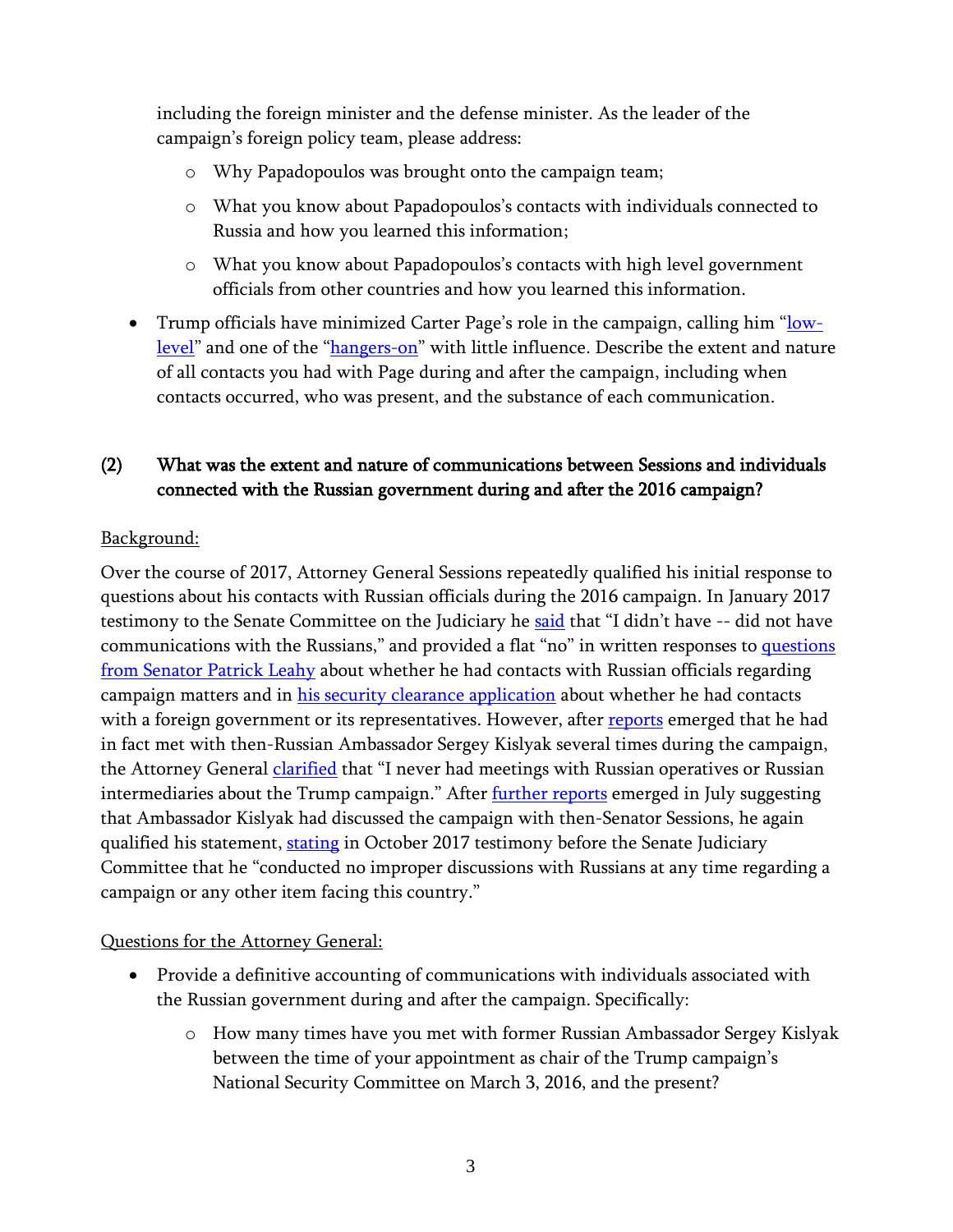- o Identify every other official connected to the Russian government with whom you communicated from March 3, 2016, through the present.
- o For each contact with Kislyak and any other Russian official, describe when and where it occurred and what was discussed.
- Did you ever discuss US sanctions against Russia with any individual connected with the Russian government between March 3, 2016, and the present? If yes, when, where, and with whom did this discussion occur?
- Did you ever discuss hacked emails or negative messaging about candidate Hillary Clinton with any individual connected with the Russian government between March 3, 2016 and the present? If yes, when, where, and with whom did this discussion occur?

# (3) What was the Attorney General's involvement in and knowledge of the effort to amend Republican Party platform language on arming Ukraine to defend against Russian aggression?

## Background:

During Republican Party platform committee meetings in the days leading up to the July 2016 Republican Convention, the platform reportedly [was modified](https://www.washingtonpost.com/opinions/global-opinions/trump-campaign-guts-gops-anti-russia-stance-on-ukraine/2016/07/18/98adb3b0-4cf3-11e6-a7d8-13d06b37f256_story.html?utm_term=.39da92a985e3) to eliminate a proposed amendment to provide weapons to Ukraine to defend against Russian aggression. At the time, candidate Trump and campaign chairman Paul Manafort [asserted](https://www.nbcnews.com/meet-the-press/trump-chairman-denies-any-role-platform-change-ukraine-n620511) that the Trump campaign was not involved in making the change. However, a Republican convention delegate [disputed](http://www.politico.com/story/2017/11/08/republicans-russia-platform-fight-244672) those claims and Trump campaign national security representative J.D. Gordon later [stated](http://www.businessinsider.com/trump-russia-campaign-platform-rnc-jd-gordon-2017-9) that he had asked the Republican platform committee co-chair to consider tabling the amendment until he could notify colleagues of this change and give them a "chance to intervene."

- Were you involved in any way in directing or influencing the development of the Republican Party platform provision relating to Ukraine in the weeks leading up to the July 2016 Republican convention? If yes, please describe the role you played.
- What do you know about the involvement of any Trump campaign associate in the development of the 2016 party platform language relating to Ukraine?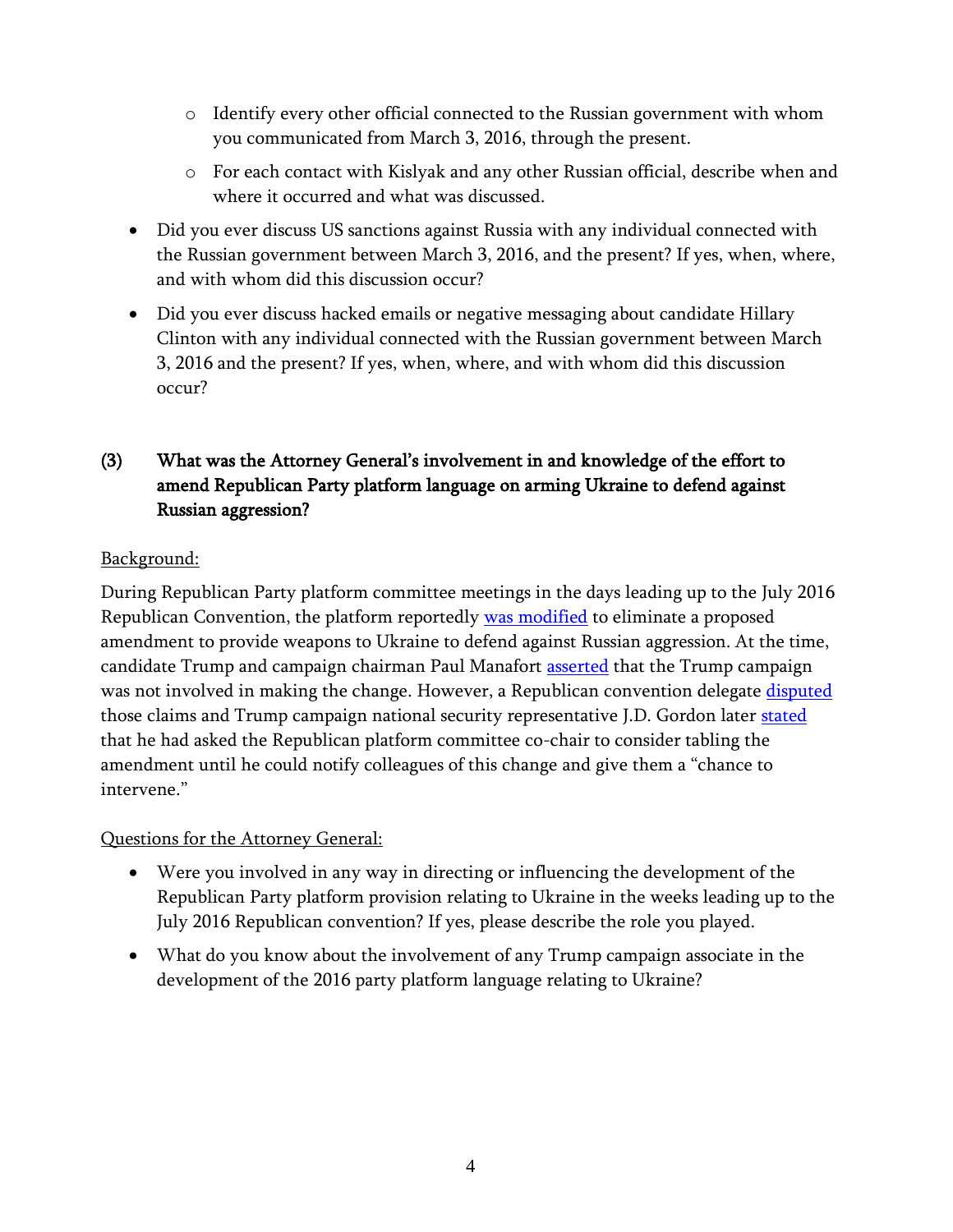# (4) Will the Attorney General finally address questions about his conversations with the President regarding firing James Comey or otherwise assert executive privilege?

### Background:

The weekend before James Comey was fired from his position as FBI Director on May 9, President Trump reportedly [drafted a letter](https://www.nytimes.com/2017/09/01/us/politics/trump-comey-firing-letter.html) to Comey with assistance from aides <u>including</u> [Stephen](http://www.businessinsider.com/stephen-miller-comey-letter-trump-draft-2017-9) Miller, a [former aide](https://www.politico.com/magazine/politico50/2016/jeff-sessions-stephen-miller) to then-Senator Sessions. After the White House Counsel reportedly [dissuaded](https://www.nytimes.com/2017/09/01/us/politics/trump-comey-firing-letter.html) the President from finalizing this document, Sessions and Deputy Attorney General Rod Rosenstein met with the President on May 8, and the next day [Rosenstein provided a memo and Sessions a letter](https://www.washingtonpost.com/documents/politics/fbi-director-james-b-comeys-termination-letters-from-the-white-house-attorney-general/2430/) to the President recommending removal of Comey. Trump [subsequently told](https://www.nbcnews.com/nightly-news/video/i-was-going-to-fire-comey-anyway-trump-tells-lester-holt-in-interview-941538371971/) NBC news, "Regardless of recommendation I was going to fire Comey" and "when I decided to just do it, I said to myself, I said you know, this Russia thing with Trump and Russia is a made up story." In a May 10, 2017 Oval Office meeting the President also **reportedly told** Russian officials that Comey was a "nut job" and "I faced great pressure because of Russia. That's taken off."

Attorney General Sessions has **refused to answer** questions about whether he was aware of the initial draft termination letter with the President. He also has [refused to discuss](https://www.nytimes.com/2017/10/18/us/politics/sessions-senate-judiciary-committee-hearing.html) what conversations he had with the President on firing Comey. In declining to respond he refrained from invoking executive privilege and *instead argued*, beginning at a [hearing](https://www.politico.com/story/2017/06/13/full-text-jeff-session-trump-russia-testimony-239503) in June 2017 before the Senate Select Committee on Intelligence, that he needs to hold the privilege in abeyance based on "longstanding policy of the Department of Justice" and an interest in "protecting the right of the President" to assert the privilege "if he chooses." He reiterated the [argument](https://www.nytimes.com/2017/10/18/us/politics/sessions-senate-judiciary-committee-hearing.html) four months later at a Senate Judiciary Committee hearing—even after Committee members [wrote him](https://www.whitehouse.senate.gov/imo/media/doc/171011_letter%20to%20sessions%20re%20EP%20assertions_signed.pdf) in advance requesting he either invoke the privilege or respond to their questions.

- Did you talk with President Trump about a letter he drafted in early May 2016 regarding his reasons for removing Comey? If so, describe that conversation.
- Did you discuss the issue of removing Comey with Stephen Miller at any time before the President's action on May 9 to fire Comey? Describe all communications you had with Stephen Miller regarding the issue of firing Comey, including when and where they occurred and what you discussed.
- Describe any other conversations you had with the President regarding firing Comey.
- Are you invoking executive privilege regarding your conversations with President Trump about these matters?